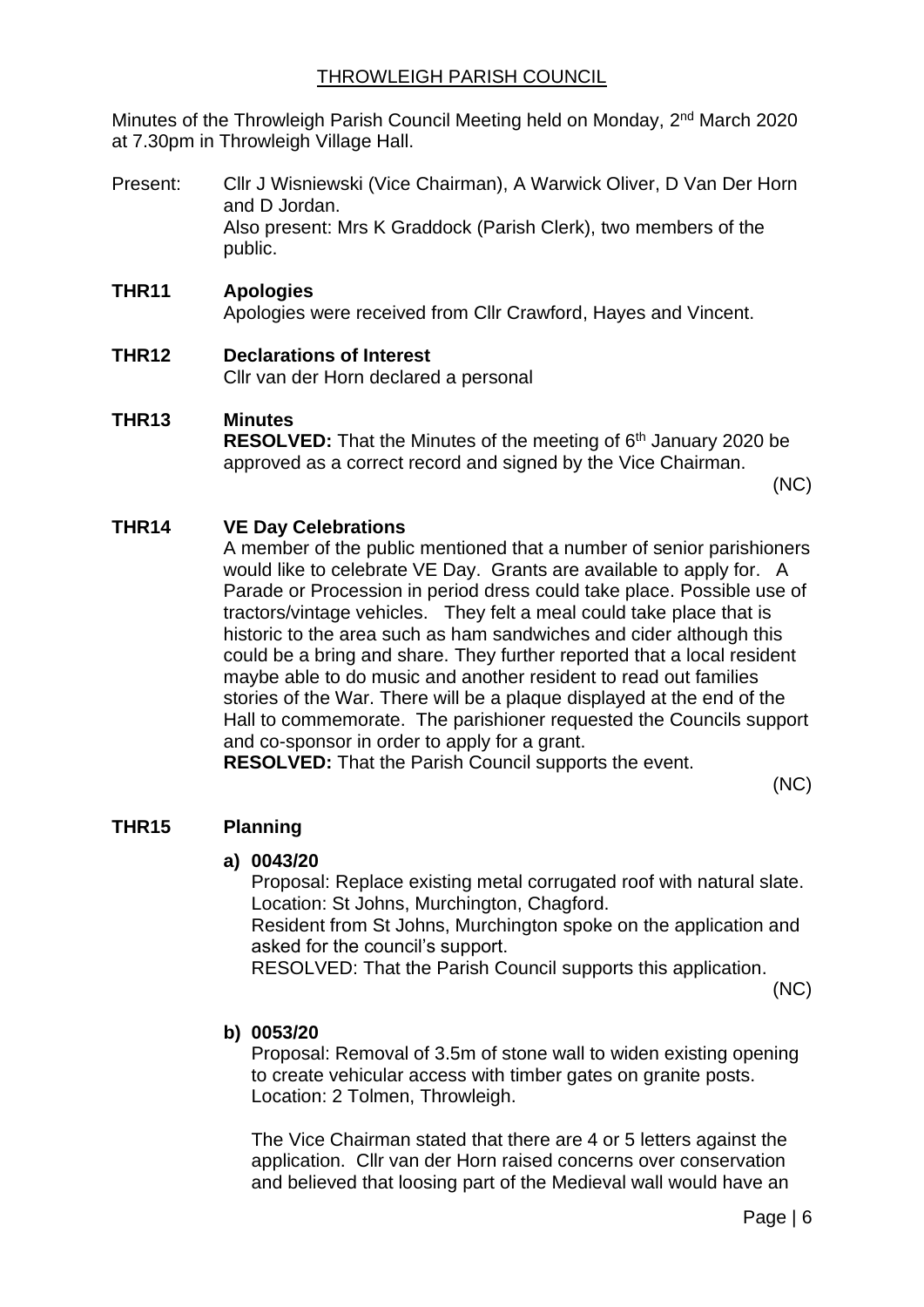impact on the view into the village. He further stated that he had concerns over road safety, and that the sight line and turning circle is still a concern. He further stated that parking could become an issue.

\*\*\* Cllr van der Horn left the meeting having declared a Personal and Pecuniary Interest in the item. \*\*\*

> Members discussed the concerns over a possible road safety issue, but noted that the Highways report states that the application is satisfactory. Members were also unsure whether the wall is in fact a Medieval wall.

**RESOLVED:** That the Council understands the concerns from residents however, also understands the need for the application, therefore the Council supports the application.

(NC)

\*\*\* Cllr van der Horn returned to the meeting. \*\*\*

**c) To note withdrawal of 0561/19 Beech Cottage.** It was noted that bats were found to be within Beech Cottage which is why the application has been withdrawn. **RESOLVED:** That the information is noted.

(NC)

**d) To note and comment as necessary on premises licence for 22 Mill Street, Chagford. RESOLVED:** That the information is noted.

(NC)

## **THR16 Reports from outside bodies**

#### **Broadband**

A member of the public spoke on a reply received from Connecting Devon and Somerset following a letter sent by the Parish Council with their concerns over broadband speeds and inconsistency in the Parish. They further reported that there is inconsistencies between the letter and website data and that 21 out of 38 properties have been changed to no plans at all. They informed members that speeds on Shilstone Lane have improved but are still not adequate and that after 6<sup>th</sup> March, residents can apply for a demand of at least 10mbps, although if the cost of installing this is higher than £3,400 there is no obligation to install this. Members thanked the parishioner for his support and the draft letter and it was

RESOLVED: That the Council endorse a reply to Connecting Devon and Somerset and the Clerk is authorised to action this.

(NC)

## Defib – Grant from DCC

Members were reported that Cllr McInnes had granted £85.00 towards the replacement defibrillator pads.

RESOLVED: That a letter of thanks be sent to Cllr McInnes.

(NC)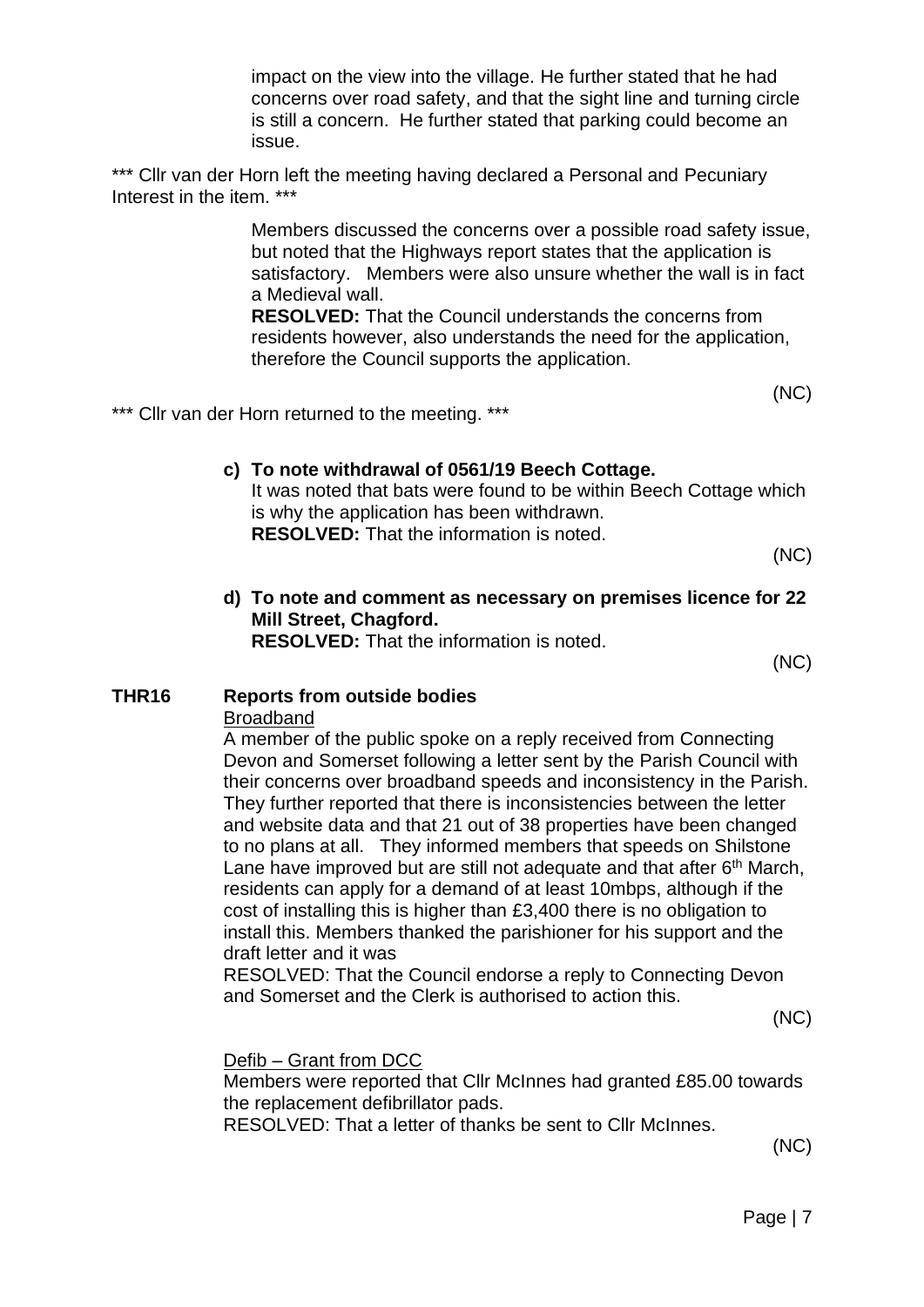## **THR17 Finance**

The following payments and receipts were circulated to members, prior to the meeting:

Payments:

| <b>NO</b>      | <b>DESCRIPTION</b>                        | <b>PAYEE</b>                                           | <b>AMOUNT</b> | <b>CHEQUE</b><br><b>NUMBER</b> |
|----------------|-------------------------------------------|--------------------------------------------------------|---------------|--------------------------------|
| $\mathbf{1}$   | Salary Jan -<br>March                     | Mrs K Graddock                                         | £553.64       | 000513                         |
| 2              | PAYE/NI Jan -<br>March                    | <b>HMRC</b>                                            | £138.40       | 000514                         |
| 3              | Expenses Jan -<br>March                   | <b>Mrs K Graddock</b>                                  | £83.73        | 000515                         |
| $\overline{4}$ | Village Hall Hire -<br><b>Interviews</b>  | Throwleigh Village Hall<br>Fund                        | £10.00        | 000516                         |
| 5              | <b>PAYE Services</b>                      | <b>Hawthorns Accounting</b><br><b>Services Limited</b> | £44.00        | 000517                         |
| 6              | Microsoft 365 12<br>month<br>subscription | C/O Mrs K Graddock                                     | £79.99        | 000518                         |
| $\overline{7}$ | Leaving flowers                           | Mrs Jackie Crawford                                    | £25.00        | 000519                         |
|                |                                           | TOTAL:                                                 | £934.76       |                                |

Receipts:

| <b>NO</b> | <b>DESCRIPTION   PAYEE</b> |                      | <b>AMOUNT</b> | <b>Method</b> |
|-----------|----------------------------|----------------------|---------------|---------------|
|           | Defib pad                  | Devon County Council | £85.00        | <b>BACS</b>   |
|           | arant                      |                      |               |               |
|           |                            | <b>TOTAL: E85.00</b> |               |               |

**RESOLVED:** That the payments above totalling £934.76 and receipts totalling £85.00 with the bank reconciliation showing the current account at £4,204.82 (before payments), Reserve account at £653.31 and Emergency account at £282.26 be accepted and actioned by the Clerk.

(NC)

The clerk raised a slight concern that only two signatories were in place, especially if the signatories were not in attendance at meetings, therefore it was

**RESOLVED:** That the Clerk obtain a new mandate for all councillors to become signatories on the Council's accounts.

(NC)

#### **THR18 Governance**

## **a) Privacy Notice**

Members were circulated a draft Privacy Notice which is a legal requirement for the Council.

**RESOLVED:** That the Privacy Notice as attached as Appendix 1 be accepted and displayed accordingly.

(NC)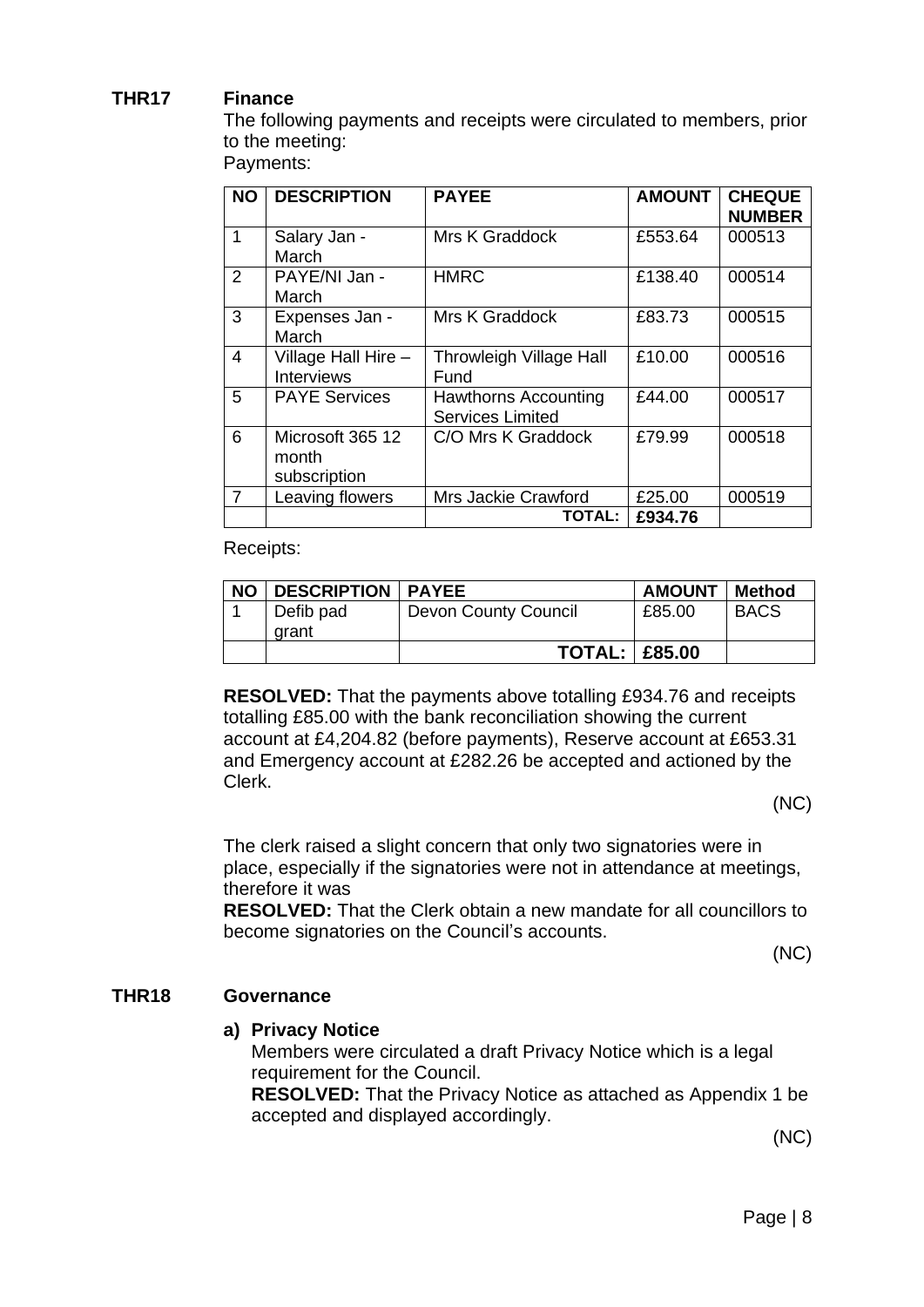## **b) Risk Assessment**

Members were circulated a draft Risk Assessment completed by the Clerk, which is a legal requirement for the Council. During completion it was noted that a number of measures needed to be actioned which were:

- 1. A removable data backup device is purchased.
- 2. The Fire Risk Assessment procedures for The Village Hall are sought due to concerns over the smaller meeting room suitability in the event of a fire.
- 3. A small metal filing cabinet is purchased to ensure documents are secure.
- 4. Investigation into the deposit of the old minute books at The Records Office.
- 5. The implementation of Financial Regulations.
- 6. The adoption of The General Power of Competence if eligible.
- 7. The adoption of a Freedom of Information Policy.
- 8. The Clerk to investigate VAT reclaims from previous years and submit one for this financial year.
- 9. Completion of an up to date Asset Register.

**RESOLVED:** Members agreed that these actions were important and the Clerk was authorised to actions the points listed above and that the Risk Assessment, attached as Appendix 2 be adopted and signed by the Vice Chairman.

(NC)

## **THR19 Dartmoor National Management Plan**

Members were circulated information relating to the Dartmoor National Management Plan and it was

**RESOLVED:** That Councillors submit their own views independently.

(NC)

## **THR20 Highways**

Concerns were raised as to clarity of the responsibility of ditch clearance following the recent communication from Devon County Council.

**RESOLVED:** That the Clerk enquire whether, that if it's the land owners responsibility, will Devon County Council enforce the ditch clearance and hedges if they are not completed.

(NC)

## **THR21 Climate Change/Emergency**

Cllr van der horn stated that Cllr Goffey sent through the notes from the recent Eco Day which he had attended. He reported that a group of 18 local councillors went to Waitrose and spoke to them regarding packaging, food waste, where their food comes from etc. **RESOLVED:** That Cllr van der Horn is authorised to become a representative on the 'together' group for Climate Change/Emergency.

(NC)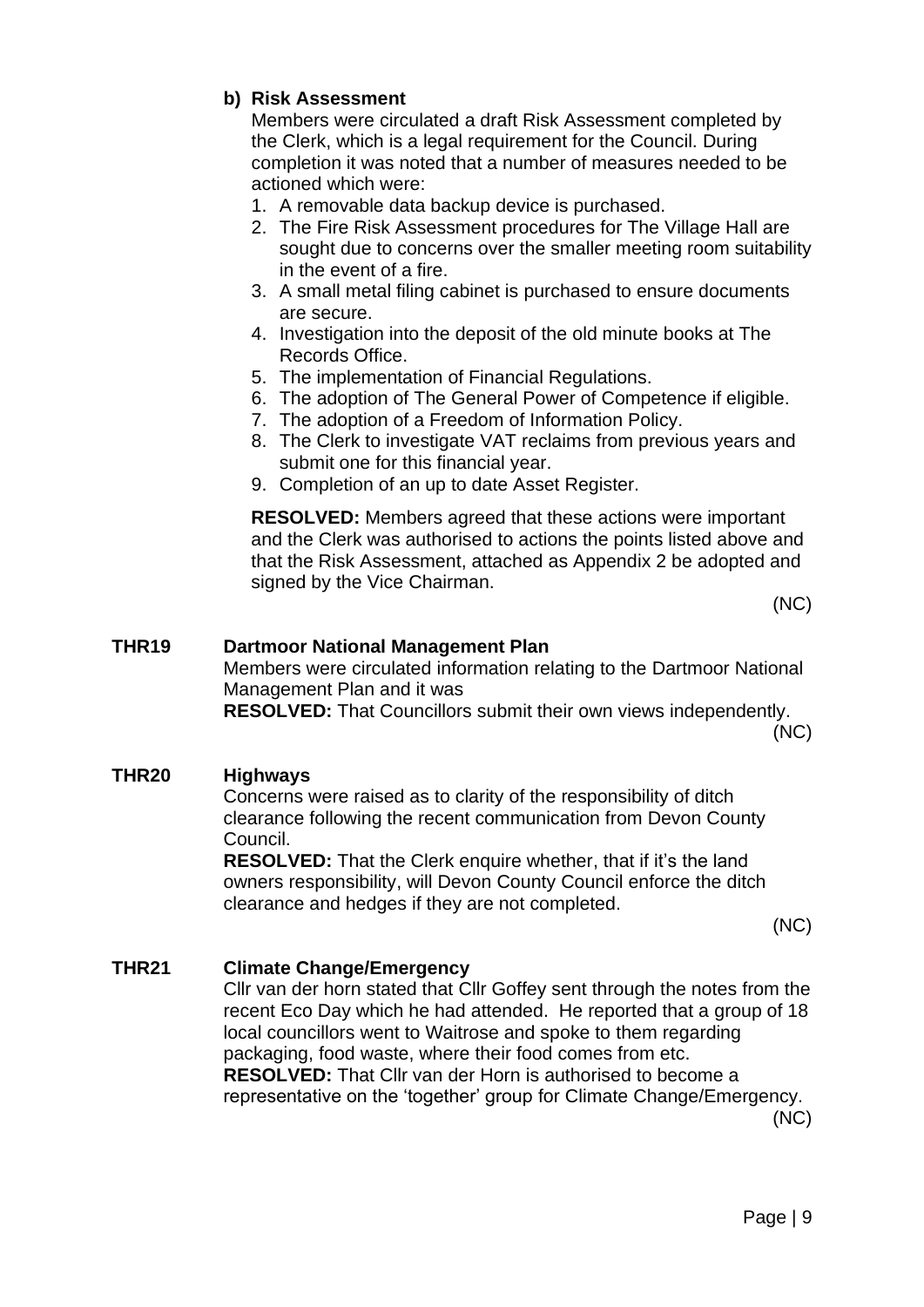## **THR22 Flood Risk**

Cllr van der horn reported that he was in receipt of information that said each council should look at ensuring they have a flood risk plan. Cllr Warwick-Oliver mentioned that there used to be a store of old bags to be used as sand bags but are no longer available. Cllr van der horn mentioned that it could surface some of the issues that the parish needs to tackle, especially given the recent weather and the number of properties that have required plumbing assistance due to the weather conditions.

Cllr Warwick-Oliver had researched other parish councils plans and in particular Sticklepath, who have one but isn't necessarily user friendly. **RESOLVED:** That Cllr van der Horn investigate producing a Throwleigh Flood Risk Plan and bring back further information to a future meeting.

(NC)

## **THR23 Councillor reports or items for a future Agenda**

Cllr Warwick-Oliver mentioned that there is a Links meeting on 12th March and she would be happy to attend.

Cllr Warwick-Oliver mentioned that the Providence Schools Charity term for Trustees has expired and everyone in attendance was happy to continue. Cllr Crawford will be contacted on her return from annual leave regarding whether she is also happy to continue. Cllr Warwick-Oliver gave an update on the Charity and the good things that they have done to date.

Cllr van der Horn mentioned that he was going to attend the Dartmoor Assembly.

Cllr Wisnieswki stated that he will be organising the annual pond clearing for 29<sup>th</sup> October.

#### **THR24 Exclusion of Press and Public RESOLVED:** That under Section 1(2) of the Public Bodies Admission to Meetings Act 1960 tat the Press and Public be excluded from the meeting for the following items as they resolve likely to disclosure of confidential information. (NC)

## **THR25 Employment**

Members were circulated a draft contract for consideration, prior to the meeting.

**RESOLVED**: That the appointment of Mrs K Graddock as Parish Clerk and Responsible Finance Officer is ratified and the Vice Chairman sign the contract.

(NC)

Meeting ended at 9.11pm.

Signed: ………………………………………………….. Dated: …………………………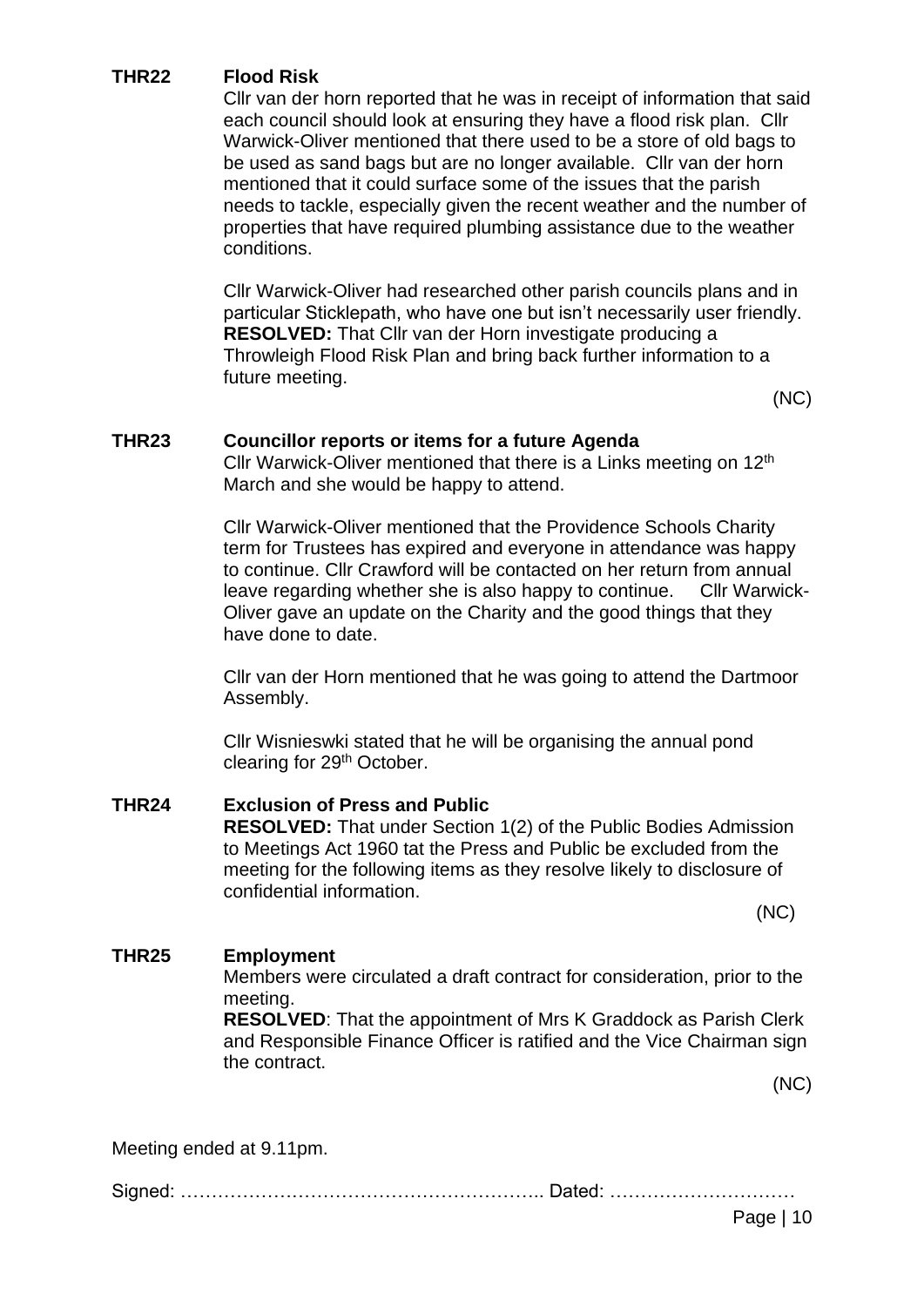# *Throwleigh Parish Council*

**Clerk: Mrs Kate Graddock BA (Hons) FiLCM** Address: 4 Springfield, Petrockstowe, Okehampton, Devon, EX20 3HF Telephone: 07703 050496 / Email: throwleighclerk@outlook.com Website: www.throwleigh.org

## **Privacy Notice**

#### **When you contact us**

The information you provide (personal information such as name, address, email address, phone number, organisation) will be processed and stored to enable us to contact you and respond to your correspondence, provide information and/or access our facilities and services. Your personal information will be not shared or provided to any other third party.

## **The Councils Right to Process Information**

General Data Protection Regulations Article 6 (1) (a) (b) and (e) Processing is with consent of the data subject or Processing is necessary for compliance with a legal obligation or Processing is necessary for the performance of a task carried out in the public interest or in the exercise of official authority vested in the controller

#### **Information Security**

Throwleigh Parish Council has a duty to ensure the security of personal data. We make sure that your information is protected from unauthorised access, loss, manipulation, falsification, destruction or unauthorised disclosure. This is done through appropriate technical measures and appropriate policies. Copies of these policies can be requested.

We will only keep your data for the purpose it was collected for and only for as long as is necessary. After which it will be deleted. (You many request the deletion of your data held by Throwleigh Parish Council at any time).

## **Children**

We will not process any data relating to a child (under 13) without the express parental/ guardian consent of the child concerned.

#### **Access to Information**

You have the right to request access to the information we have on you. You can do this by contacting our Data Information Officer: Clerk of the Council.

#### **Information Correction**

If you believe that the information we have about you is incorrect, you may contact us so that we can update it and keep your data accurate. Please contact the Clerk to request this.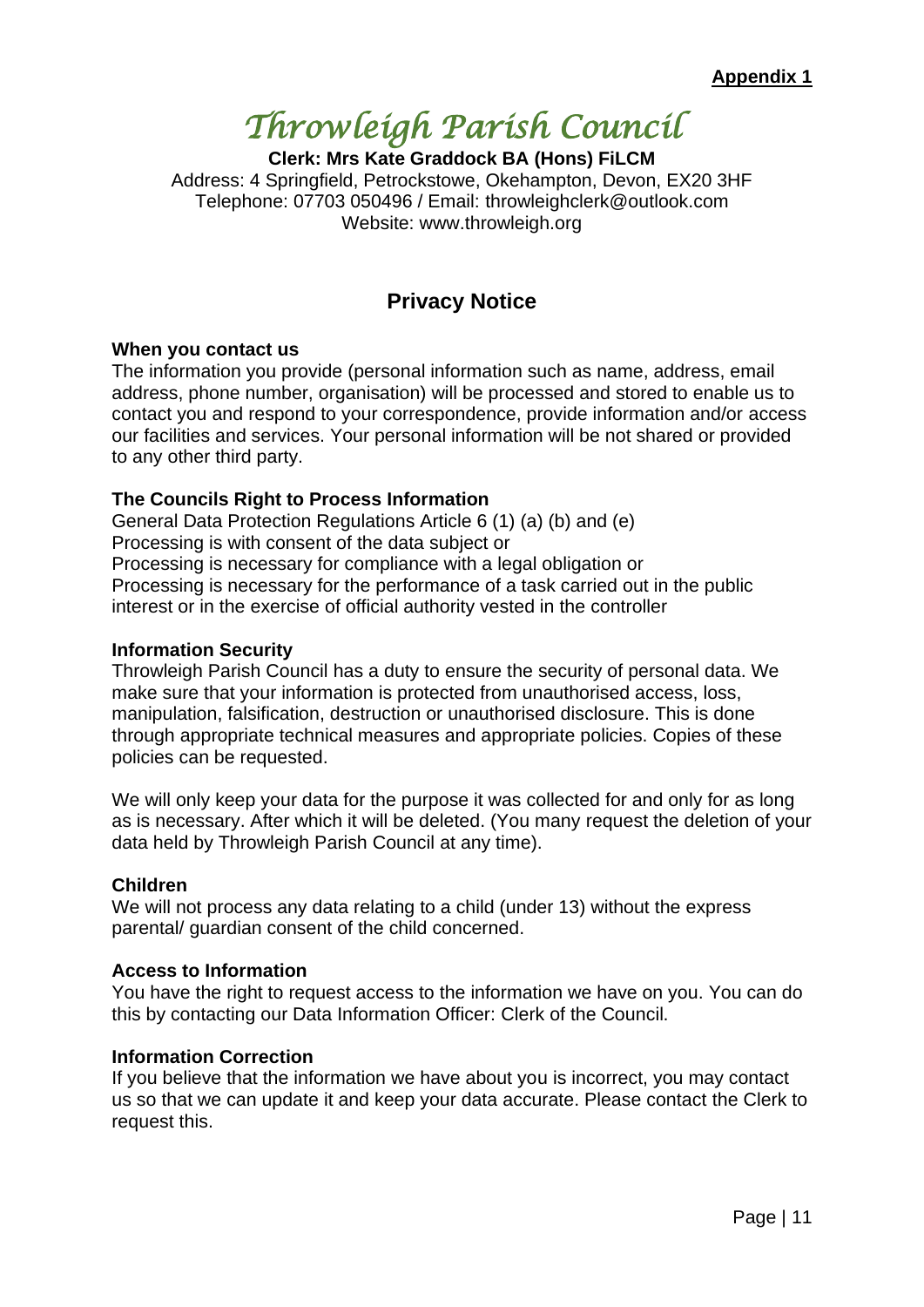## **Information Deletion**

If you wish Throwleigh Parish Council to delete the information about you please contact the Clerk to request this.

## **Right to Object**

If you believe that your data is not being processed for the purpose it has been collected for, you may object: Please contact the Clerk to object.

## **Rights Related to Automated Decision Making and Profiling**

Throwleigh Parish Council does not use any form of automated decision making or the profiling of individual personal data.

**Conclusion:** In accordance with the law, we only collect a limited amount of information about you that is necessary for correspondence, information and service provision. We do not use profiling, we do not sell or pass your data to third parties. We do not use your data for purposes other than those specified. We make sure your data is stored securely. We delete all information deemed to be no longer necessary. We constantly review our Privacy Policies to keep it up to date in protecting your data. (You can request a copy of our policies at any time).

## **Complaints**

If you have a complaint regarding the way your personal data has been processed you may make a complaint to the Parish Clerk on the details above and the Information Commissioners Office casework@ico.org.uk Tel: 0303 123 1113.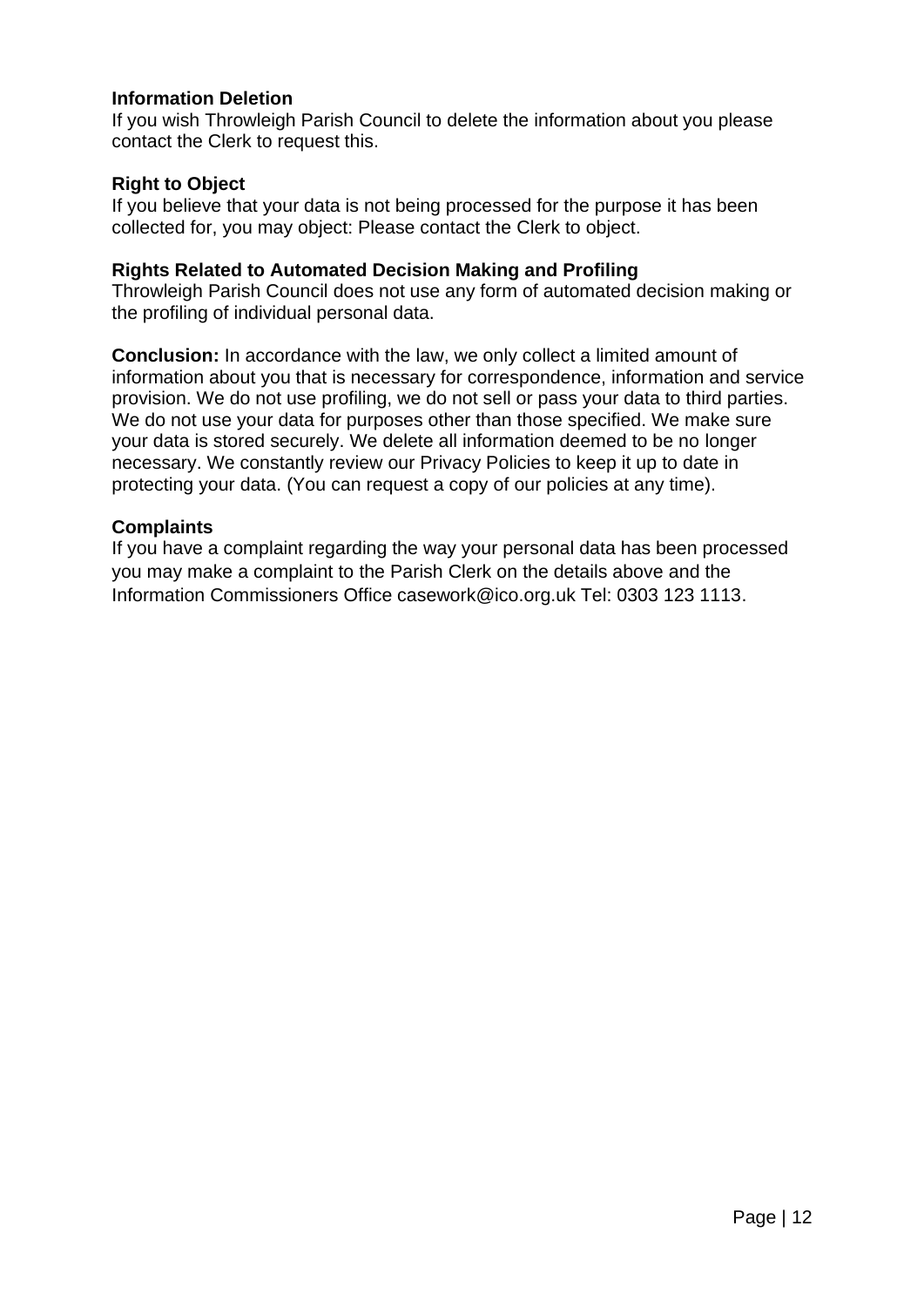| <b>Subject</b>             | <b>Risks identified</b>                                                                              | <b>Risk</b><br><b>Score</b><br>H/M/L | <b>Management/control of risk</b>                                                                                                                                                                                                                                                                                                                                                                     | <b>Review date/Reassessment/Action</b>                                                                                                                                                                                                                                                                |
|----------------------------|------------------------------------------------------------------------------------------------------|--------------------------------------|-------------------------------------------------------------------------------------------------------------------------------------------------------------------------------------------------------------------------------------------------------------------------------------------------------------------------------------------------------------------------------------------------------|-------------------------------------------------------------------------------------------------------------------------------------------------------------------------------------------------------------------------------------------------------------------------------------------------------|
| <b>Business continuity</b> | Council not being able<br>to continue its business<br>due to an unexpected<br>or tragic circumstance | M                                    | All files and records kept at the Clerks<br>Home. Currently no separate back up. In<br>the event of the clerk being indisposed,<br>the Chairman holds the details of the<br>website and email login and to contact<br>DALC for a list of Locum Clerks                                                                                                                                                 | Data Back up to be purchased.<br>Give details of the Council's computer<br>login details.<br>Review in May 2020.                                                                                                                                                                                      |
| <b>Meeting location</b>    | Adequacy and Health<br>and Safety                                                                    | M                                    | Meetings are held at Throwleigh Village<br>Hall. The small room being used normally.<br>This could be difficult to exit in the event<br>of a fire, given the size of the room and<br>number of people inside. Door key is held<br>by the Clerk. The Main Hall is considered<br>to be adequate for clerk, councillors and<br>any public who attend from a health,<br>safety and comfort point of view. | Clerk to assess Fire Risk Procedures<br>at meeting location and request a<br>copy of the Risk Assessment for<br>Throwleigh Village Hall.<br>Review in May 2020.                                                                                                                                       |
| <b>Council records</b>     | Loss through theft, fire<br>or damage                                                                | M                                    | Current papers held at Clerks address in<br>plastic boxes.<br>Historic Minutes are kept at Clerks home<br>address.                                                                                                                                                                                                                                                                                    | Council to purchase a small metal<br>filing cabinet (potentially fire proof) to<br>ensure documents are secure, not at<br>risk of fire and are secure in one<br>place.<br>Clerk to investigate the deposit of<br>historic minutes with the Records<br>Office for safe keeping.<br>Review in May 2020. |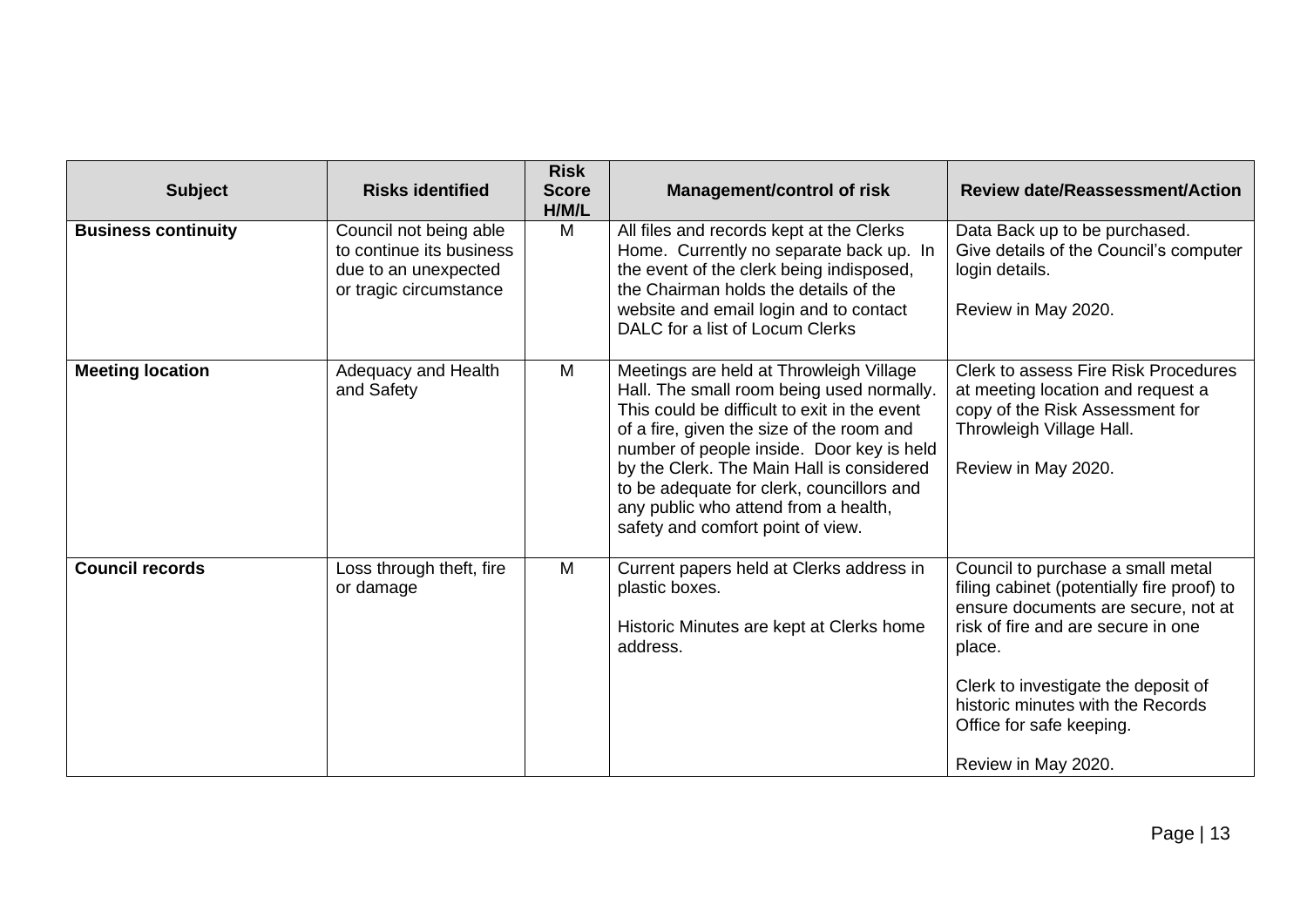| <b>Council records electronic</b>        | Loss through damage,<br>fire, corruption of<br>computer | M | The Council's records from January 2020<br>are stored on the Council's computer.<br>Previous records are all paper copies                                                                                             | Council to purchase a small metal<br>filing cabinet (potentially fire proof) to<br>ensure documents are secure, not at<br>risk of fire and are secure in one<br>place.<br>Council to purchase a data backup<br>system.<br>Review in May 2020. |
|------------------------------------------|---------------------------------------------------------|---|-----------------------------------------------------------------------------------------------------------------------------------------------------------------------------------------------------------------------|-----------------------------------------------------------------------------------------------------------------------------------------------------------------------------------------------------------------------------------------------|
| <b>Precept</b>                           | Adequacy of Precept                                     | L | Sound budgeting to underline annual<br>precept. The Parish Council receives<br>banking information at each meeting,<br>budget updates and an agenda item is<br>placed on the January Agenda to set the<br>Precept     | Existing procedures adequate.                                                                                                                                                                                                                 |
| <b>Insurance</b>                         | Adequacy                                                | L | An Annual Review is undertaken of all<br>insurance arrangements in place.<br>Employers liability, public liability an<br>fidelity guarantee are a statutory<br>requirement.                                           | Existing procedures adequate.                                                                                                                                                                                                                 |
| <b>Banking</b>                           | Inadequate checks                                       | H | The Council should have Financial<br>Regulations which set out the<br>requirements for banking, cheques and<br>the reconciliation of accounts. Accounts<br>are annually reviewed by internal and<br>external auditor. | Financial Regulations need to be put<br>in place immediately, to be adopted at<br>the next meeting.                                                                                                                                           |
| Cash                                     | Loss through theft or<br>dishonesty                     | L | No petty cash is held. Any cash<br>transactions made by the Clerk are fully<br>receipted and then reimbursed through<br>expenses at each meeting                                                                      | Existing procedure adequate.                                                                                                                                                                                                                  |
| <b>Financial Controls and</b><br>records | Inadequate checks                                       | L | Reconciliation records completed by the<br>Clerk.<br>Two signatures required for cheques and<br>all banking requirements. Internal and                                                                                | Reconciliation reports to be signed of<br>by the Chairman at each meeting.                                                                                                                                                                    |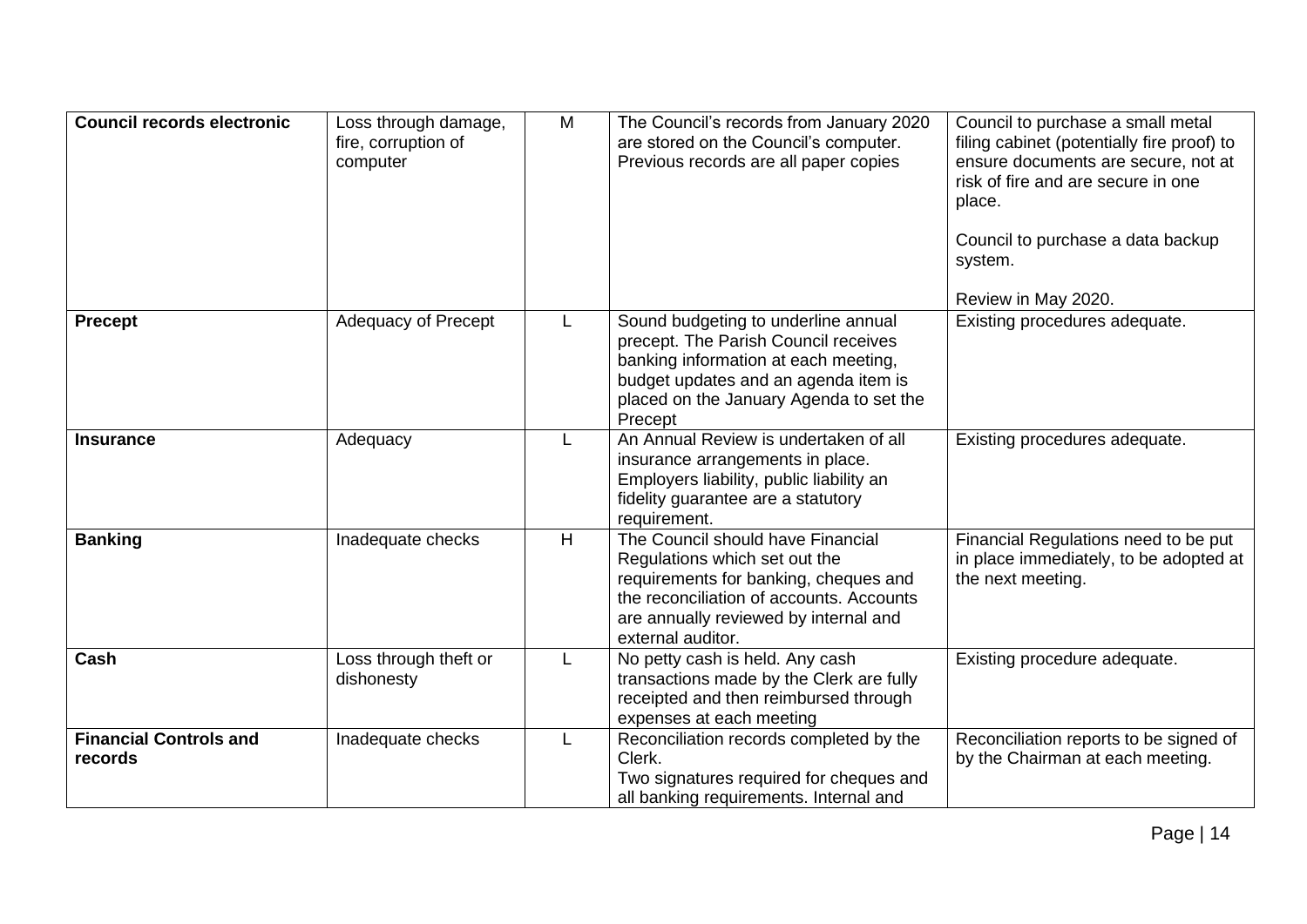| <b>Freedom of Information Act</b> |                                                            |   | External audit takes place. Any financial<br>obligation must be resolved and clearly<br>minuted before any commitment. All<br>payments must be resolved and clearly<br>minuted.                       | The Council to adopt the General<br>Power of Competence at its May<br>meeting.          |
|-----------------------------------|------------------------------------------------------------|---|-------------------------------------------------------------------------------------------------------------------------------------------------------------------------------------------------------|-----------------------------------------------------------------------------------------|
|                                   | <b>Policy Provision</b>                                    | H | The Council requires a Policy to deal with<br>legislation.                                                                                                                                            | Council to adopt a Freedom of<br><b>Information Policy.</b>                             |
| <b>Clerk</b>                      | Loss of Clerk, Fraud<br>Actions                            | L | The requirements of fidelity insurance<br>guarantee must be adhered to. Clerk<br>should be provided with adequate training,<br>reference books, access to assistant and<br>legal advice.              | Membership of DALC and SLCC<br>maintained.<br>Current procedure is adequate.            |
| <b>Election</b>                   | <b>Risk of Election Cost</b>                               | L | Risk is higher in election year. There are<br>no measures which can be adopted to<br>minimise the risk of a contested election.<br>A contingency fund should be kept to<br>meet these possible costs. | Include in next financial budget.<br>Current measures adequate.                         |
| <b>VAT</b>                        | Re-claiming/re-<br>charging                                | M | No financial regulations. VAT reclaims<br>should take place annually.                                                                                                                                 | Council to adopt financial<br>Regulations.<br>VAT reclaims to be submitted<br>annually. |
| <b>Annual Return</b>              | Not submitted within<br>the time limit                     |   | Annual return is completed and signed off<br>by the Council and submitted to the<br>internal auditor for completion and<br>signing, then checked and sent to the<br><b>External Auditor.</b>          | Adequate measures in place.                                                             |
| <b>Assets</b>                     | Asset register up to<br>date and insurance<br>covers items | M | No asset register found.                                                                                                                                                                              | Clerk to compile an Asset Register for<br>adoption at the next meeting.                 |
| <b>Legal Powers</b>               | Illegal activity or<br>payments.                           |   | All activity including payments made<br>within the powers of the Parish Council to<br>be resolved and clearly minuted.                                                                                | Adequate measures in place.                                                             |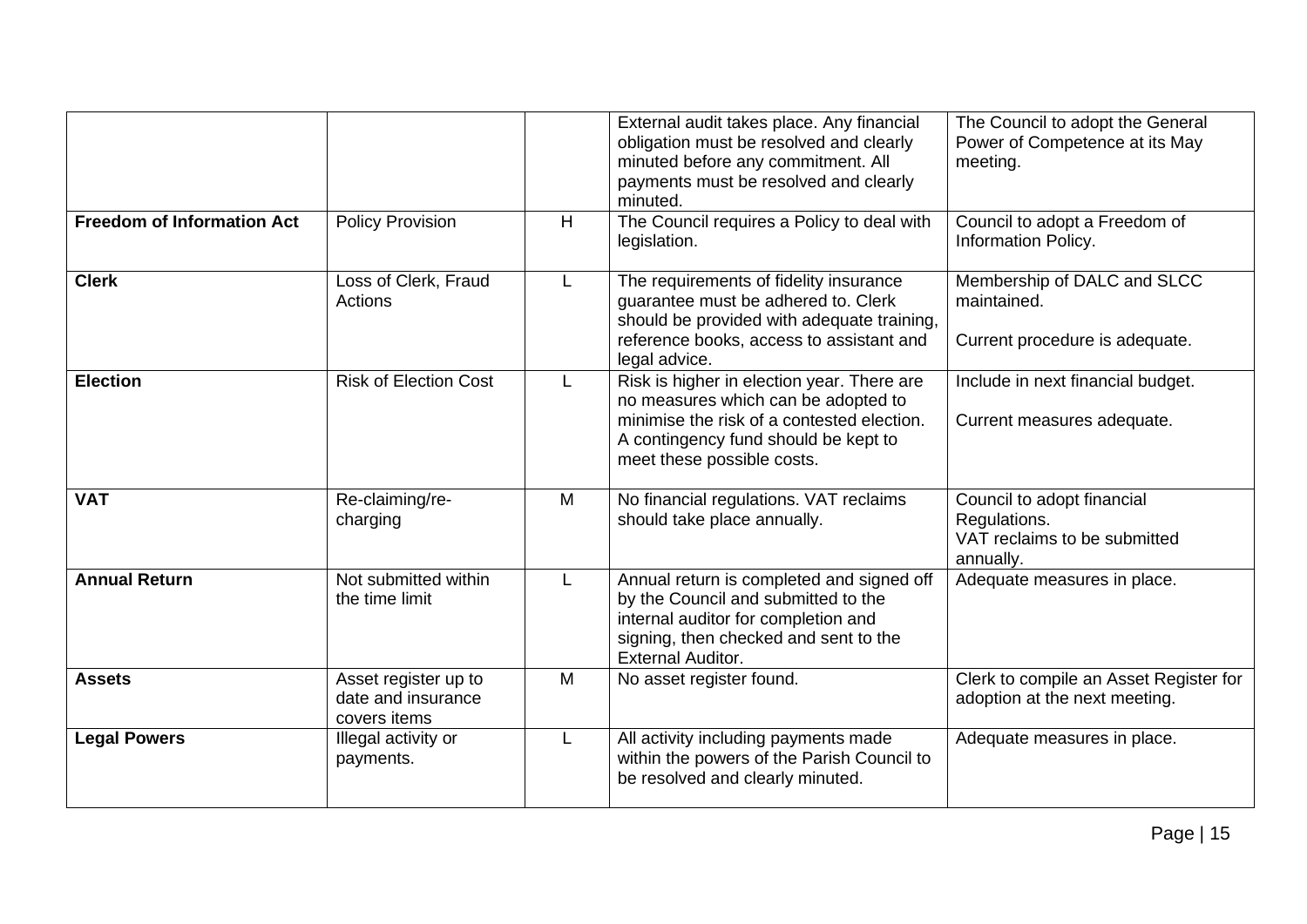| <b>Minutes/Agendas/Statutory</b><br>documents | Accuracy and legality -<br>non-compliance with<br>statutory requirements |   | Minutes and Agendas are produced in the<br>prescribed method by a Qualified Clerk.<br>Minutes are approved and signed at the<br>next meeting. Minutes and Agendas are<br>displayed according to legal requirements.<br>Business conducted at Council meetings<br>is managed by the Chairman. | Existing procedures adequate.<br>Councillors to adhere to the Code of<br>Conduct.                     |
|-----------------------------------------------|--------------------------------------------------------------------------|---|----------------------------------------------------------------------------------------------------------------------------------------------------------------------------------------------------------------------------------------------------------------------------------------------|-------------------------------------------------------------------------------------------------------|
| <b>Public Liability</b>                       | Risk to third party,<br>property or individuals                          |   | Insurance is in place. Risk Assessment of<br>any individual event undertaken.                                                                                                                                                                                                                | Existing procedure adequate.                                                                          |
| <b>Employer Liability</b>                     | Non-compliance to<br><b>Employment Law</b>                               |   | Undertake adequate training and seek<br>advice from DALC or SLCC where<br>necessary.                                                                                                                                                                                                         | Existing procedure adequate.                                                                          |
| <b>Legal Liability</b>                        | Legality of activities                                                   |   | Clerk to clarify legal position on proposals<br>and seek advice if necessary. Council<br>always receives and approves meeting<br>minutes.                                                                                                                                                    | Existing procedure adequate.                                                                          |
| <b>Members interests</b>                      | Conflict of Interest<br><b>Register of Members</b><br>interests          | L | Councillors have a duty to declare any<br>interest at the start of the meeting.<br>Register of Members interests form to be<br>reviewed on an annual basis.                                                                                                                                  | Existing procedure adequate.<br>Members to take responsibility to<br>update their register regularly. |

Signed: \_\_\_\_\_\_\_\_\_\_\_\_\_\_\_\_\_\_\_\_\_\_\_\_\_\_\_\_\_\_\_

Dated: \_\_\_\_\_\_\_\_\_\_\_\_\_\_\_\_\_\_\_\_\_\_\_\_\_\_\_\_\_\_\_\_

Next Review Date: May 2020